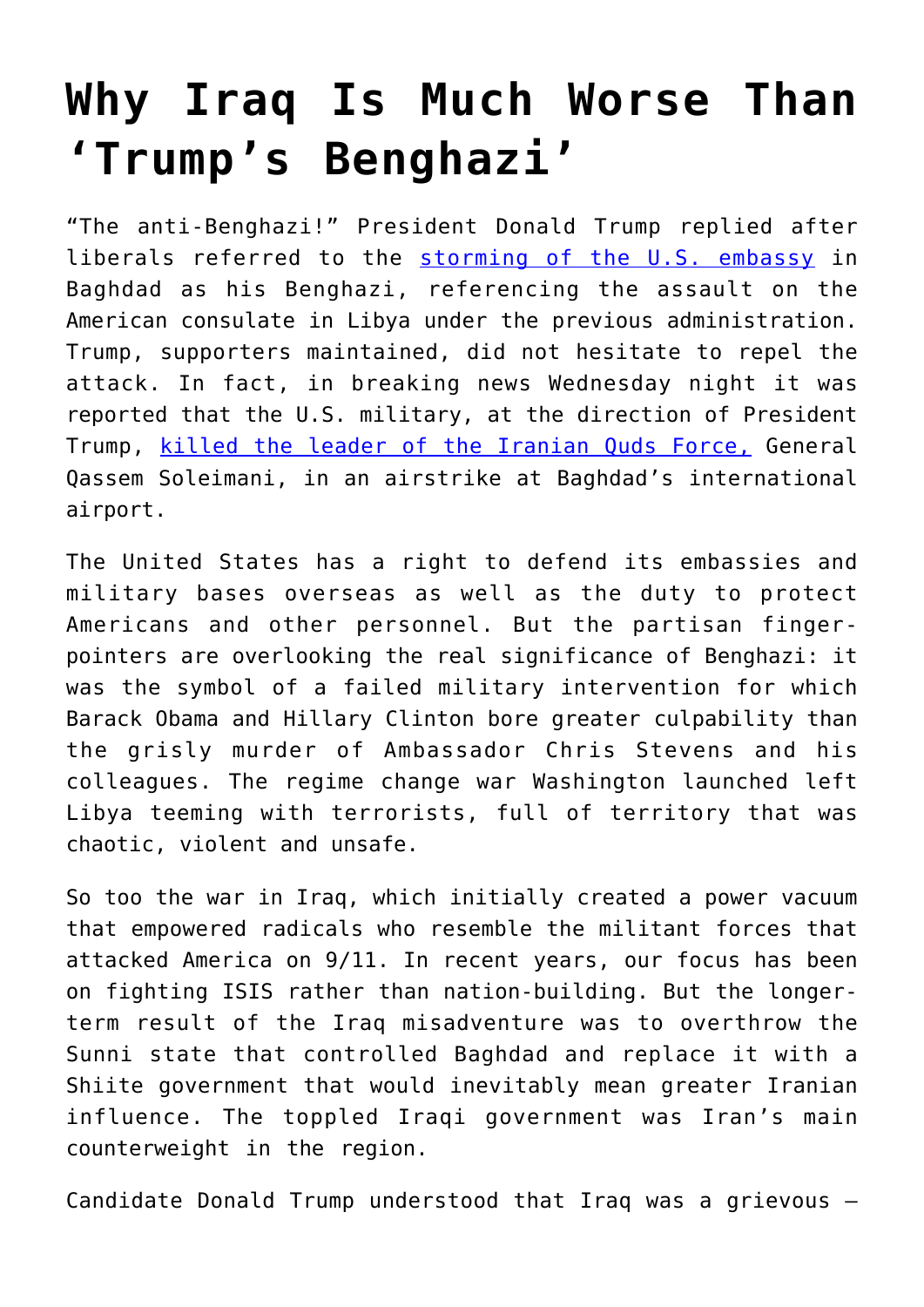"big, fat" – mistake. "We've destabilized the Middle East and it's a mess," he said in 2015. It "may have been the worst decision" in U.S. history. "It started ISIS, it started Libya, it started Syria," Trump said as George W. Bush's brother looked on. "Everything that's happening started with us stupidly going into the war in Iraq…. and people talk about me with the button. I'm the one that doesn't want to do this, okay?"

Speaking at the Conservative Political Action Conference in his first year as president of the United States, Trump laid into the Mesopotamian mishaps. "We've spent trillions of dollars overseas, while allowing our own infrastructure to fall into total disrepair and decay. In the Middle East, we've spent as of four weeks ago, \$6 trillion. Think of it," he said. "And by the way, the Middle East is in  $-$  I mean, it's not even close, it's in much worse shape than it was 15 years ago. If our presidents would have gone to the beach for 15 years, we would be in much better shape than we are right now, that I can tell you."

"Great nations do not fight endless wars," Trump [declared](https://www.theamericanconservative.com/articles/making-america-great-again-means-ending-the-wars/) in his State of the Union address just last year. "Our brave troops have now been fighting in the Middle East for almost 19 years. In Afghanistan and Iraq, nearly 7,000 American heroes have given their lives. More than 52,000 Americans have been badly wounded. We have spent more than \$7 trillion in the Middle East."

Yet Iran has always been the *[unprincipled exception](https://theweek.com/articles/773282/trumps-iran-craze)* to Trump's skepticism of regime change. In his zeal to reverse Obama's legacy, he risks repeating Obama's folly. For the 44th president also owed his election to the fact that he [recognized](https://www.npr.org/templates/story/story.php?storyId=99591469) Iraq was a "dumb war." He left office with the U.S. mired in more wars of choice than before, including interventions in Libya, Yemen and Syria that have to varying degrees kept smoldering under Trump.